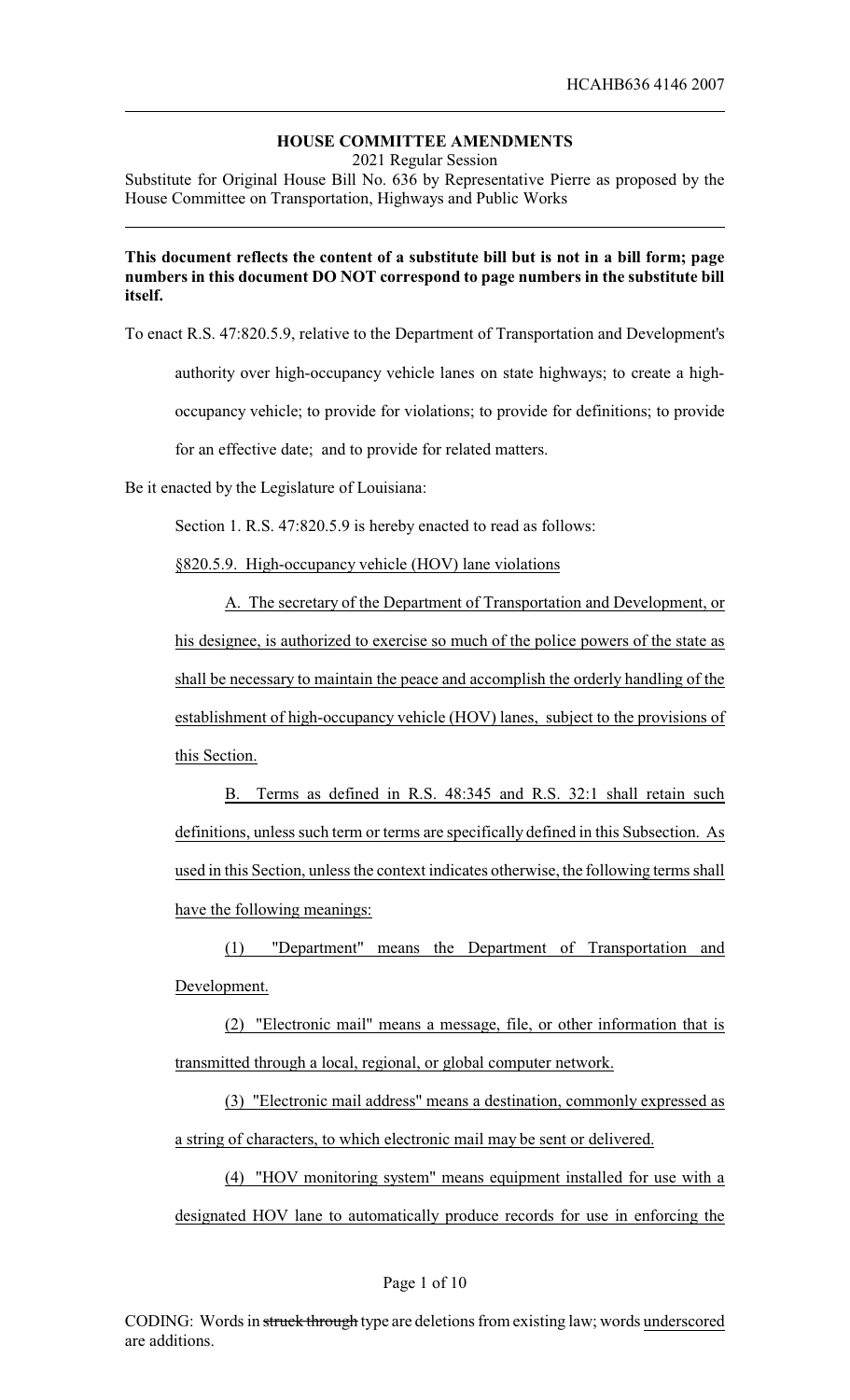provisions of this Section, such as video recordings, photographs, or other electronic data sufficient to establish the existence of an HOV violation and identifying information for the motor vehicle involved.

(5) "HOV violation" means use of an HOV lane in a manner not authorized by this Section or any regulation promulgated pursuant to this Section.

(6) "Registered owner" means a person in whose name a motor vehicle is registered under the law of a jurisdiction, including a person issued a dealer or transporter registration plate or a lessor of motor vehicles for public lease.

(7) "Qualified HOV" means an HOV motorcycle that meets all requirements for use of a designated HOV lane.

C. Any travel lane designated as an HOV lane shall be for the exclusive use of qualified HOVs.

D. The department may establish permitting requirements for motor vehicles on one or more designated HOV lanes, including registration of the HOV with the department, prior to using an HOV lane. A motor vehicle that has not fulfilled applicable permitting requirements established by the department shall not be considered a qualified HOV.

E. Where a record generated by an HOV monitoring system shows an HOV violation by a motor vehicle, the vehicle's registered owner shall be liable to make payment to the department of the applicable penalty and administrative fee to recover the cost of collecting the penalty.

F. The penalty for an HOV violation shall be a fine of not more than one hundred dollars. The department may establish increasing penalties for multiple HOV violations, but in no instance shall any penalty for a single HOV violation imposed pursuant to this Section exceed one hundred dollars.

G. It is not a defense to liability under this Section that a registered owner was not operating the motor vehicle at the time of the HOV violation. However, if a report that the motor vehicle was stolen is given to a law enforcement officer or agency before the HOV violation occurs or within forty-eight hours after the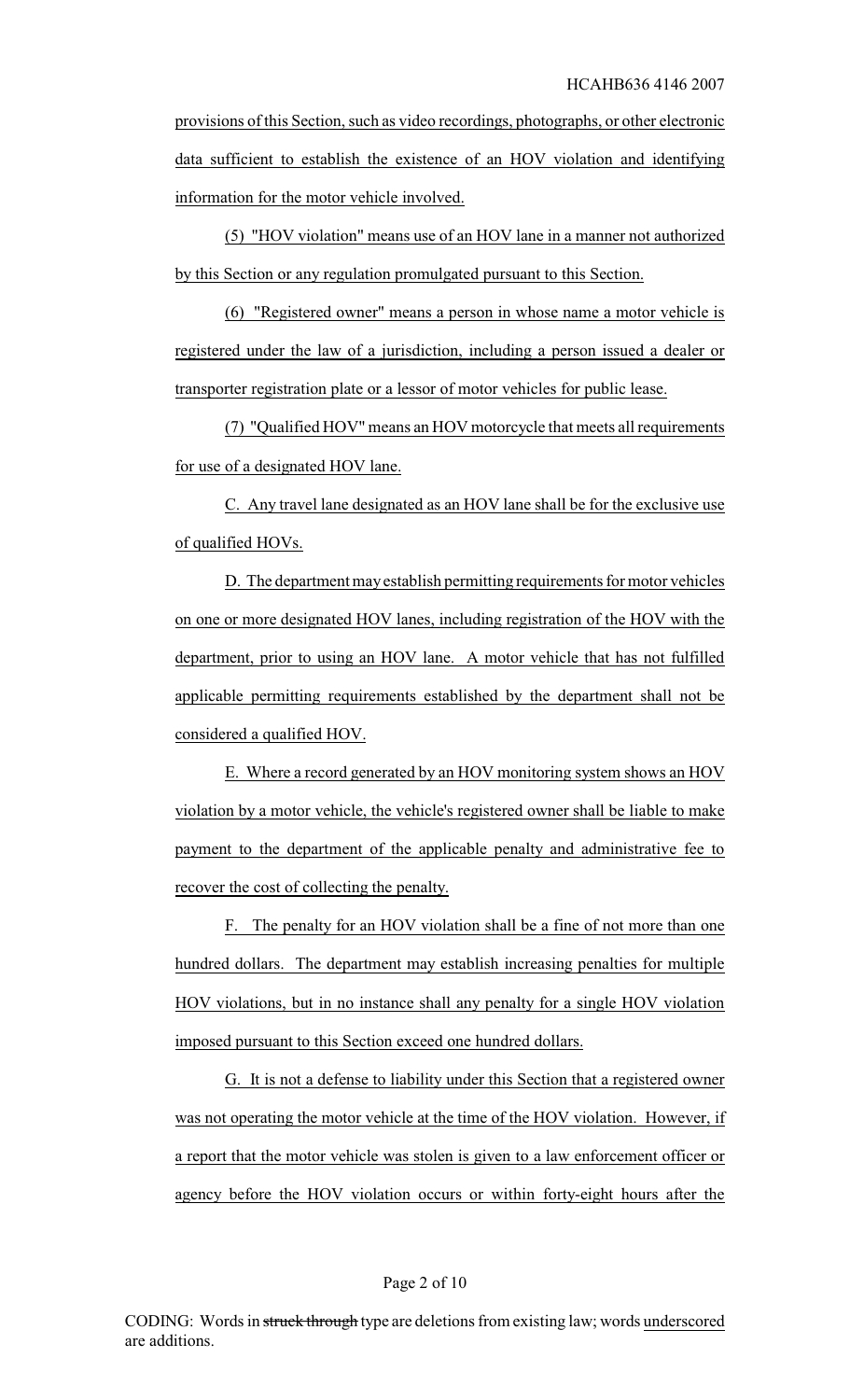registered owner becomes aware of the theft, the registered owner shall not be liable under this Section.

H. For the purpose of educating the public and promoting proper use of HOV lanes, the department shall promulgate rules and regulations governing the issuance of warning letters in lieu of HOV violation notices in appropriate circumstances not involving frequent violators. Warning letters shall provide the information required for HOV violation notices, but shall not result in the assessment of penalties or fees against the registered owner.

I. The following procedures shall apply to the collection of penalties, administrative fees, and late charges assessed pursuant to this Section:

(1) The department shall send notice of an HOV violation by first-class mail to the registered owner of the motor vehicle at the address shown on the records of the Department of Public Safety and Corrections, office of motor vehicles, or such other address as may be provided by the owner or determined through other reliable means. The department may aggregate multiple HOV violations in one HOV violation notice. A manual or automatic record of the mailing prepared in the ordinary course of business of the department is prima facie evidence of the mailing of the notice.

(2) The HOV violation notice shall include the name and address of the person alleged to be liable as a registered owner for the HOV violation, the amount of the penalty to be paid, identifying information for the motor vehicle involved, the date and approximate time of the HOV violation, the administrative fees due, an electronic mail address and physical or post office box mailing address to which an appeal may be sent, and any other information as the department may deem appropriate.

(3) The violation notice shall also include a warning that the registered owner must either pay the penalty and administrative fees specified in the notice or appeal the HOV violation bymaking a request for a hearing to the department within thirty days after issuance and describe the means and content of the response for payment or appeal. The HOV violation notice shall also include a statement

#### Page 3 of 10

CODING: Words in struck through type are deletions from existing law; words underscored are additions.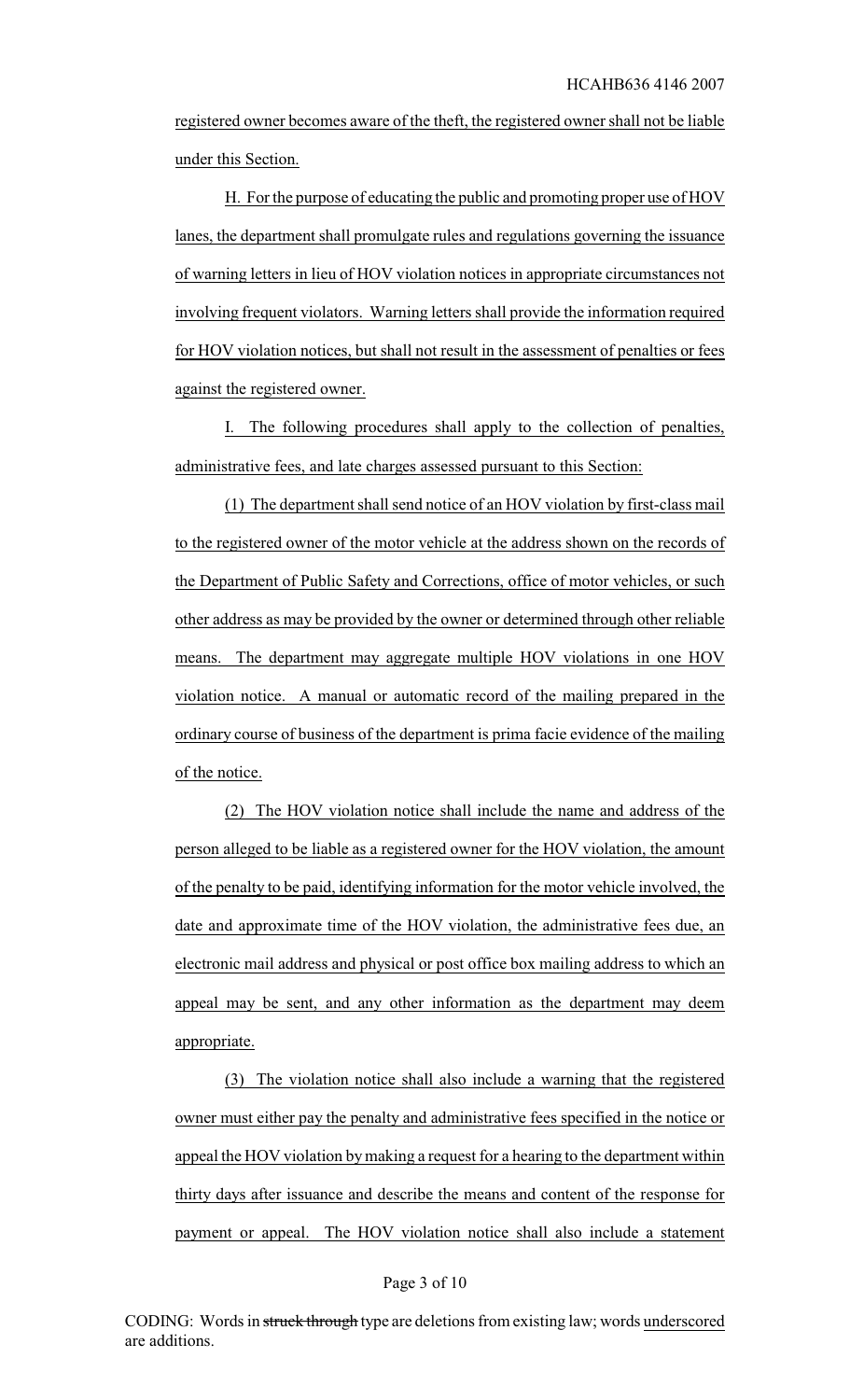notifying the registered owner that he may waive his right to a hearing by notifying the department that he is waiving this right and appealing the HOV violation by request for a written disposition. The failure of the registered owner to appeal the violation in one of the manners provided and within the delays allowed shall be deemed to be an admission of liability and a waiver of available defenses.

(4) Within thirty calendar days after the date of issuance of the HOV violation notice, the registered owner to whom the HOV violation notice is issued must either pay the penalties and administrative fees or appeal the HOV violation as provided by this Section.

(5) The registered owner may, without waiving judicial review, appeal an HOV violation by notifying the department in writing, by either regular mail or electronic mail, that he is waiving the right to a hearing and requesting a review and written disposition of the HOV violation from a department violation clerk by regular mail or electronic mail.

(a) This appeal shall contain a signed statement from the registered owner explaining the basis for the appeal. The signed statement shall be accompanied by signed statements from witnesses, police officers, government officials, or other relevant parties or photographs, diagrams, maps, or other relevant documents submitted by the registered owner.

(b) Statements or materials sent to a violation clerk for review shall have attached to them the name, address, and electronic mail address of the registered owner as well as the number of the HOV violation notice and the date of the HOV violation. All information submitted by the registered owner shall become part of the violation record.

(c) The violation clerk shall, within sixty days of receipt of such material, review the material and dismiss or uphold the HOV violation and notify the registered owner of the disposition of the HOV violation in writing by regular mail or electronic mail. If the appeal by request for written disposition is denied, the violation clerk shall explain the reasons for the determination.

### Page 4 of 10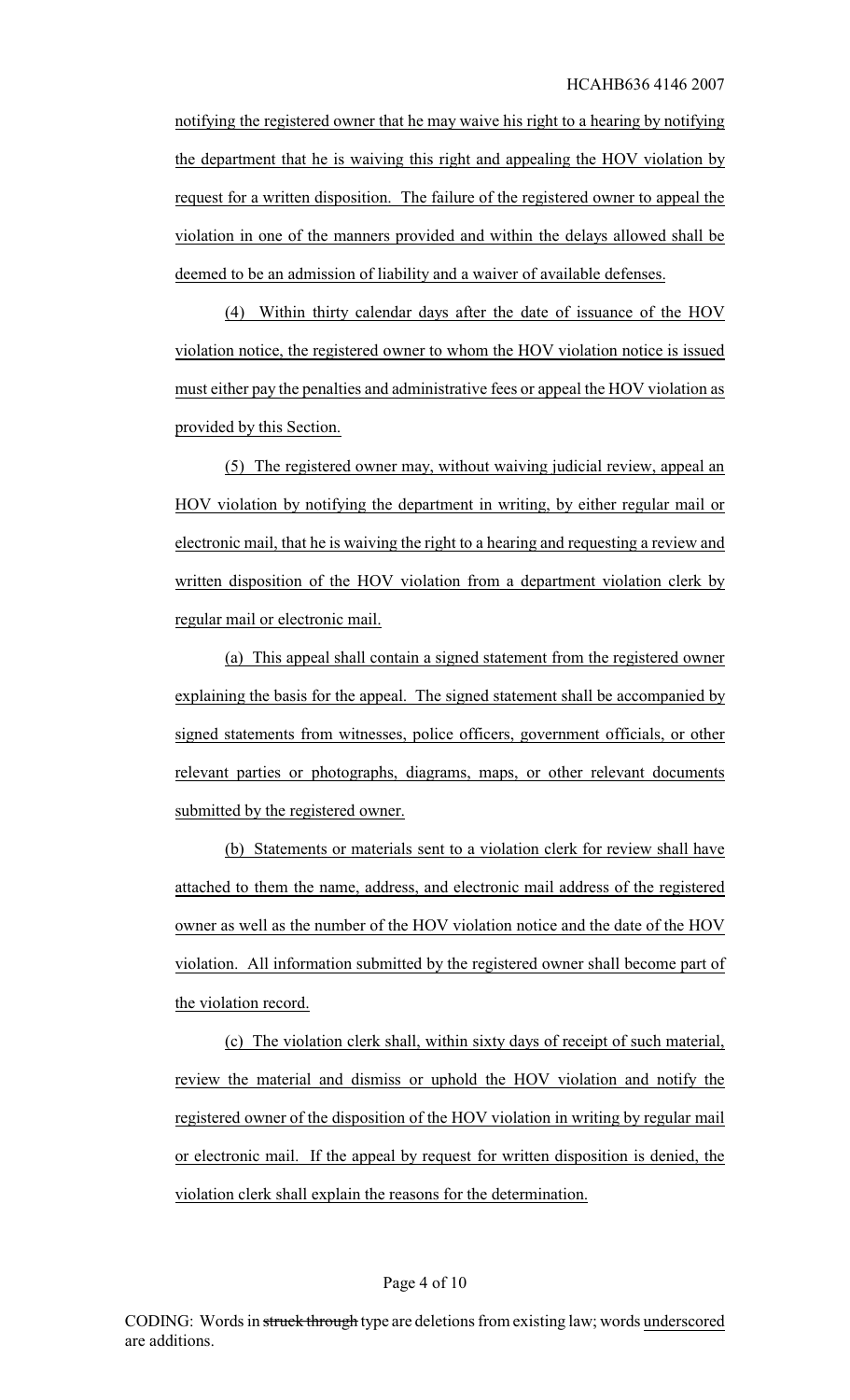(d) The violation clerk shall have the authority to waive the administrative fee, in whole or in part, for good cause shown.

(6) A registered owner that is issued an HOV violation notice may make a written statement for an appeal hearing before an agent designated by the department. The violation clerk shall, within thirty days of receipt of a request for an appeal, notify the registered owner in writing by first-class mail of the date, time, and place of the hearing.

(a) The hearing shall be informal and may be conducted by telephone. The rules of evidence and the Administrative Procedure Act shall not apply. The decision of the agent shall be final, subject to judicial review. The parties to the appeal hearing shall be notified, in person or by regular mail or electronic mail, of the decision following the hearing.

(b) Each written appeal decision shall contain a statement of reasons for the decision, including a determination of each issue of fact necessary to the decision. Failure to appear at the date, time, and place specified on the hearing notice shall automatically result in denial of the appeal.

(7) Electronic mail sent by the registered owner to the address provided in the HOV violation notice shall be presumptive evidence of receipt by the department. Electronic mail sent by the department to the address provided by the registered owner shall be presumptive evidence of receipt by the registered owner.

J.(1) The department may impose charges and sanctions against a registered owner for late payment, failure to pay, or otherwise failing to respond to an HOV violation notice as follows:

(a) A registered owner who fails to submit payment or otherwise respond to an HOV violation notice as provided by in this Section within thirty calendar days after the date of the issuance of the HOV violation notice may incur a late charge to cover additional costs of collection the penalty.

(b) If the registered owner fails to submit payment or otherwise respond to an HOV violation notice as provided by this Section within sixty calendar days after the date of issuance of the violation notice, the department may pursue civil action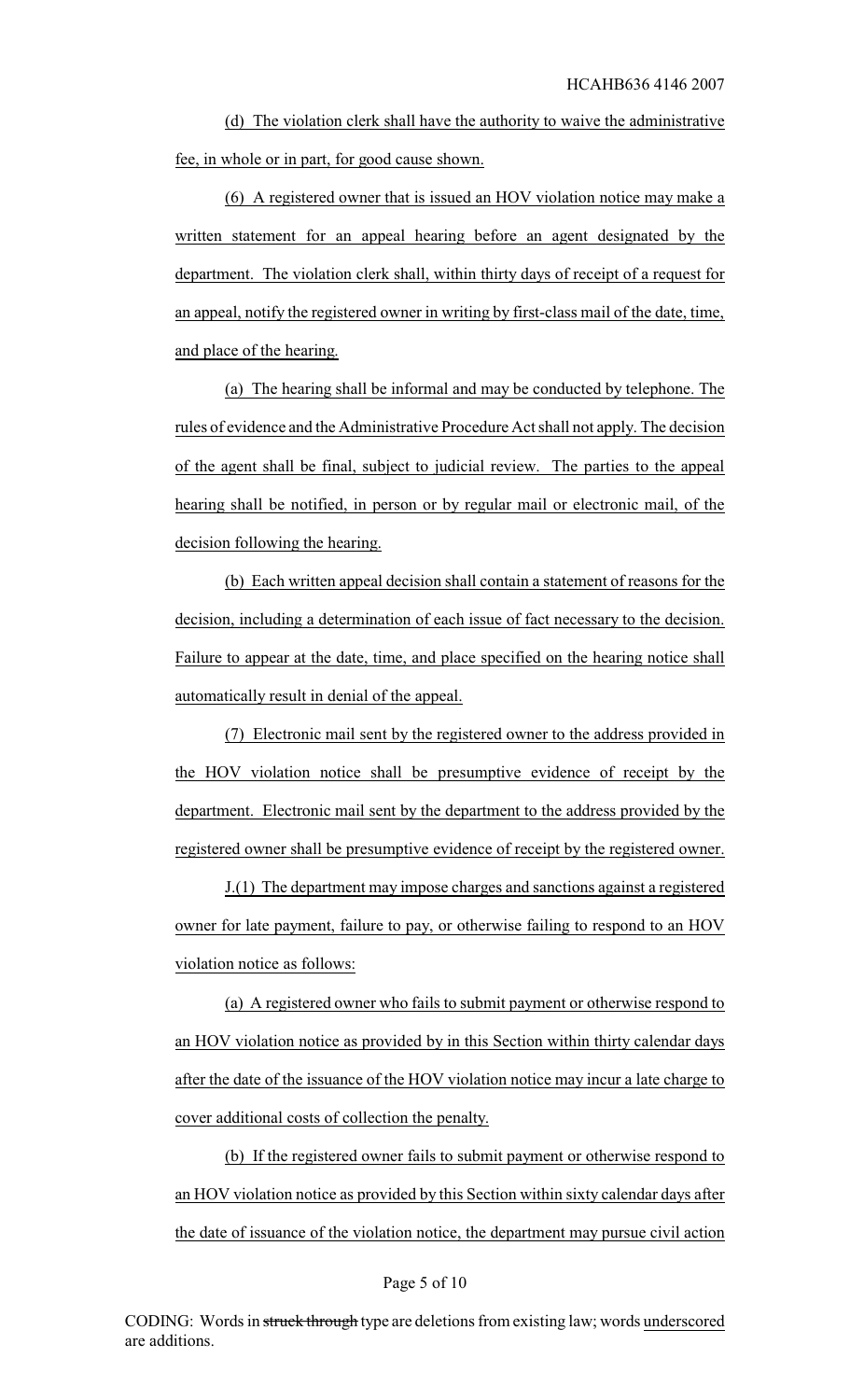against the registered owner as it deems appropriate to collect the penalties and administrative fees assessed in the HOV violation notice. The violation clerk shall notify the registered owner by first-class mail of this delinquency and consequences of the delinquency.

(2)(a) In addition to the procedures described above, the department shall promulgate rules and regulations for the identification of motor vehicles that frequently engage in HOV violations and for providing notice to registered owners of motor vehicles meeting such criteria as established by the department. Any registered owner of a motor vehicle classified by the department as a frequent violator who fails to submit payment or otherwise respond to an HOV violation notice as provided by this Section, within sixty calendar days after the date of issuance of the notice of classification as a frequent violator is issued, shall be prohibited from renewing his driver's license and the vehicle's registration until after all matters regarding HOV violations have been disposed of in accordance with law.

(b) The violation clerk shall notify the office of motor vehicles of the registered owner's delinquency and status as a frequent violator. Upon notice from a violation clerk, the office of motor vehicles shall place the matter on record and shall not renew the driver's license of the registered owner or the registration of the vehicle until after notice from the violation clerk that the matters have been disposed of in accordance with law.

(3) A video recording, photograph, or other electronic data produced by an HOV monitoring system shall be admissible in a proceeding to collect a penalty, administrative fee, or other charge of the department for an HOV violation.

(4) An original or facsimile of a certificate, sworn to or affirmed by an agent of the department that specifies that an HOV violation has occurred and is based upon a personal inspection of a video recording, photograph, or other electronic data produced by an HOV monitoring system, as defined in this Section, is prima facie evidence of the facts contained in the certificate.

(5) Notwithstanding any other provision of law to the contrary, a video recording, photograph, or other electronic data prepared for enforcement of HOV

### Page 6 of 10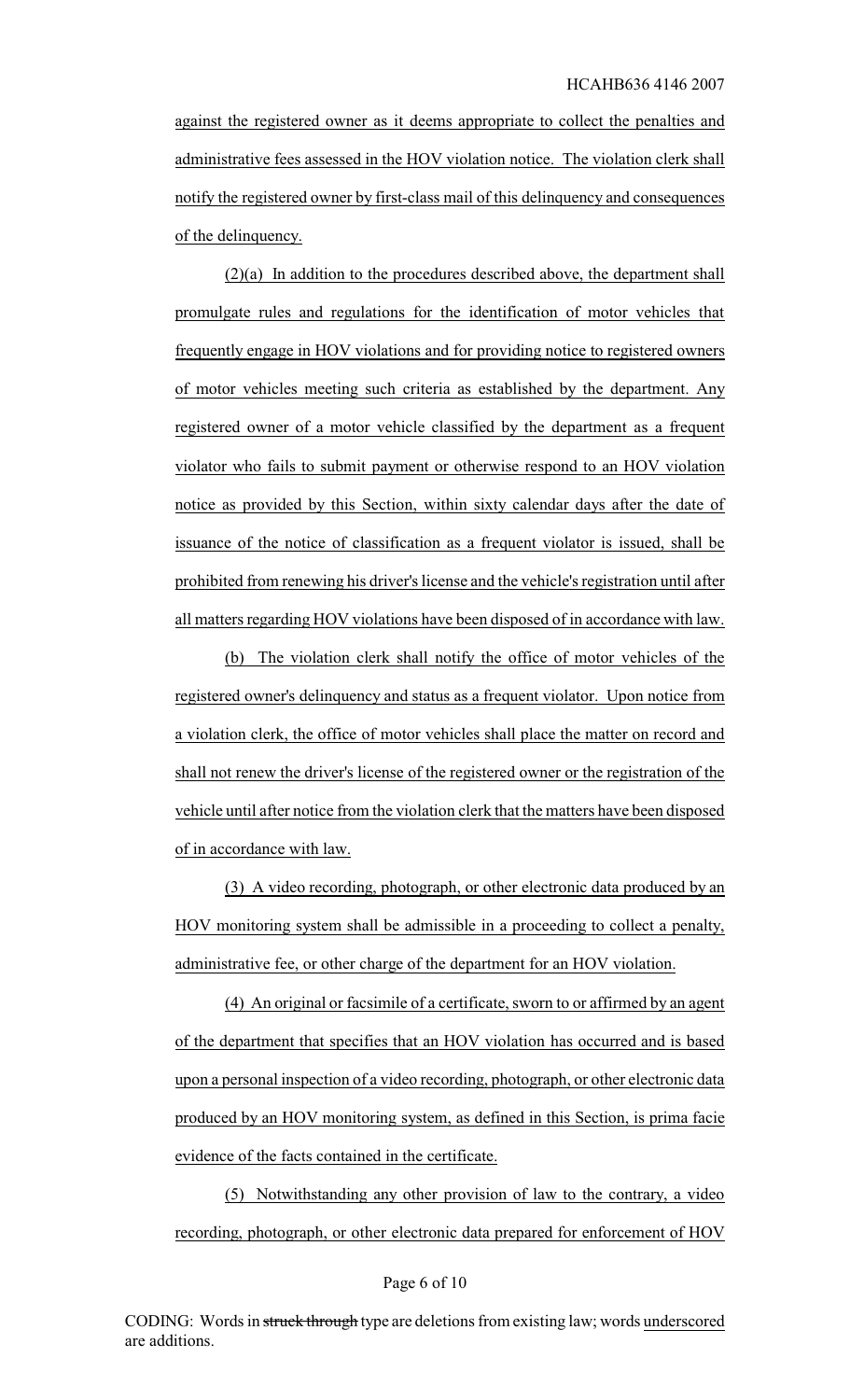lane requirements shall be exclusively for the use of the department in the discharge of its duties under this Section.

K. The department shall from time to time designate one or more violation clerks and agents to perform the functions specified in this Section at the discretion of the department and for such time as shall be necessary. The department shall supervise and coordinate the processing of an HOV violation notice in accordance with this Section. The department may hire or designate such personnel and organize such sections as the department may deem necessary, or contract for such services, in order to carry out the provisions of this Section. Hearing agents and violation clerks shall have the authority to waive late fees, in whole or in part, in accordance with standards established by the department.

L. The provisions of this Section are intended to supplement the laws governing motor vehicles and traffic regulation appearing in Title 32 of the Louisiana Revised Statues of 1950, and nothing contained in this Section shall be construed as precluding any police officer from enforcing these laws within a designated HOV lane. It shall be a defense to enforcement by the department pursuant to this Section that the registered owner of the motor vehicle received a citation from a law enforcement officer for the same conduct that resulted in an HOV violation.

Section 2. This Act shall become effective upon signature by the governor or, if not signed by the governor, upon expiration of the time for bills to become law without signature by the governor, as provided in Article III, Section 18 of the Constitution of Louisiana. If vetoed by the governor and subsequently approved by the legislature, this Act shall become effective on the day following such approval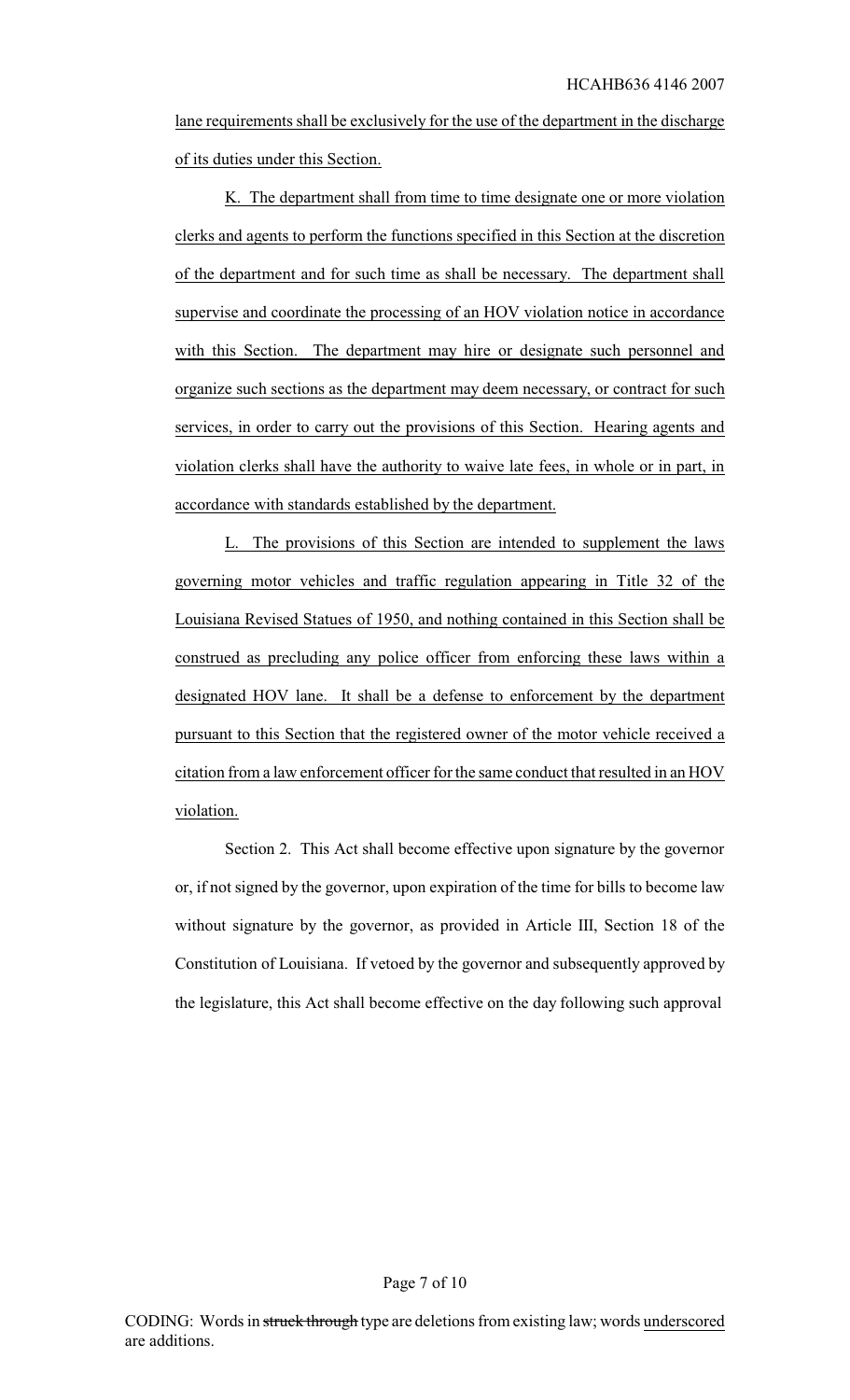## **DIGEST**

The digest printed below was prepared by House Legislative Services. It constitutes no part of the legislative instrument. The keyword, one-liner, abstract, and digest do not constitute part of the law or proof or indicia of legislative intent. [R.S. 1:13(B) and 24:177(E)]

.

HB Draft 2021 Regular Session

**Abstract:** Vests power in the Department of Transportation and Development's over highoccupancy vehicle lanes on state highways, provides for violations, and provides for definitions.

Proposed law authorizes the secretary of the Dept. of Transportation and Development (DOTD), or his designee, to exercise police powers of the state necessary to maintain the peace and accomplish the orderly handling of the authority to establish high occupancy vehicle (HOV) lanes, subject to the provisions of proposed law.

Proposed law provides for definitions.

Proposed law requires any travel lane designated as an HOV lane be for the exclusive use of qualified HOVs.

Proposed law authorizes the DOTD to establish permitting requirements for motor vehicles on one or more designated HOV lanes, including registration of the HOV with the department, prior to using an HOV lane. Proposed law requires a motor vehicle that has not fulfilled applicable permitting requirement established by the DOTD not be considered a qualified HOV.

Proposed law requires the vehicle's registered owner be liable to make payment to the department of the proper penalty and, except as provided in proposed law, an administrative fee to recover the cost of collecting the penalty where a record generated by an HOV monitoring system shows the HOV violation.

Proposed law establishes an HOV violation fine of not more than \$100. Authorizes the department to establish increasing penalties for multiple HOV violations, not to exceed \$100 penalty for a single HOV violation imposed pursuant to proposed law.

Proposed law provides it is not a defense to liability that a registered owner was not operating the motor vehicle at the time of the failure to pay. Prohibits the registered owner from being liable under proposed law if a report that the motor vehicle was stolen is given to a law enforcement officer or agency before the HOV violation occurs or within 48 hours after the registered owner becomes aware of the theft.

Proposed law requires the department, for the purpose of educating the public and promoting proper use of HOV lanes, promulgate rules and regulations governing the issuance of warning letters in lieu of HOV violation notices to drivers who are not frequent violators. Requires warning letters not result in the assessment of penalties or fees against the registered owner and provide the information required for HOV violation notices.

Proposed law requires the following procedures be taken for the collection of penalties, administrative fees, and late charges assessed pursuant to this Section:

(1) The department must send notice of an HOV violation by first-class mail to the registered owner of the motor vehicle at the address shown on the records of the Dept. of Public Safety and Corrections, office of motor vehicles (OMV), or such other address as may be provided by the owner or determined through other reliable means. Authorizes the department to aggregate multiple HOV violations in one

## Page 8 of 10

CODING: Words in struck through type are deletions from existing law; words underscored are additions.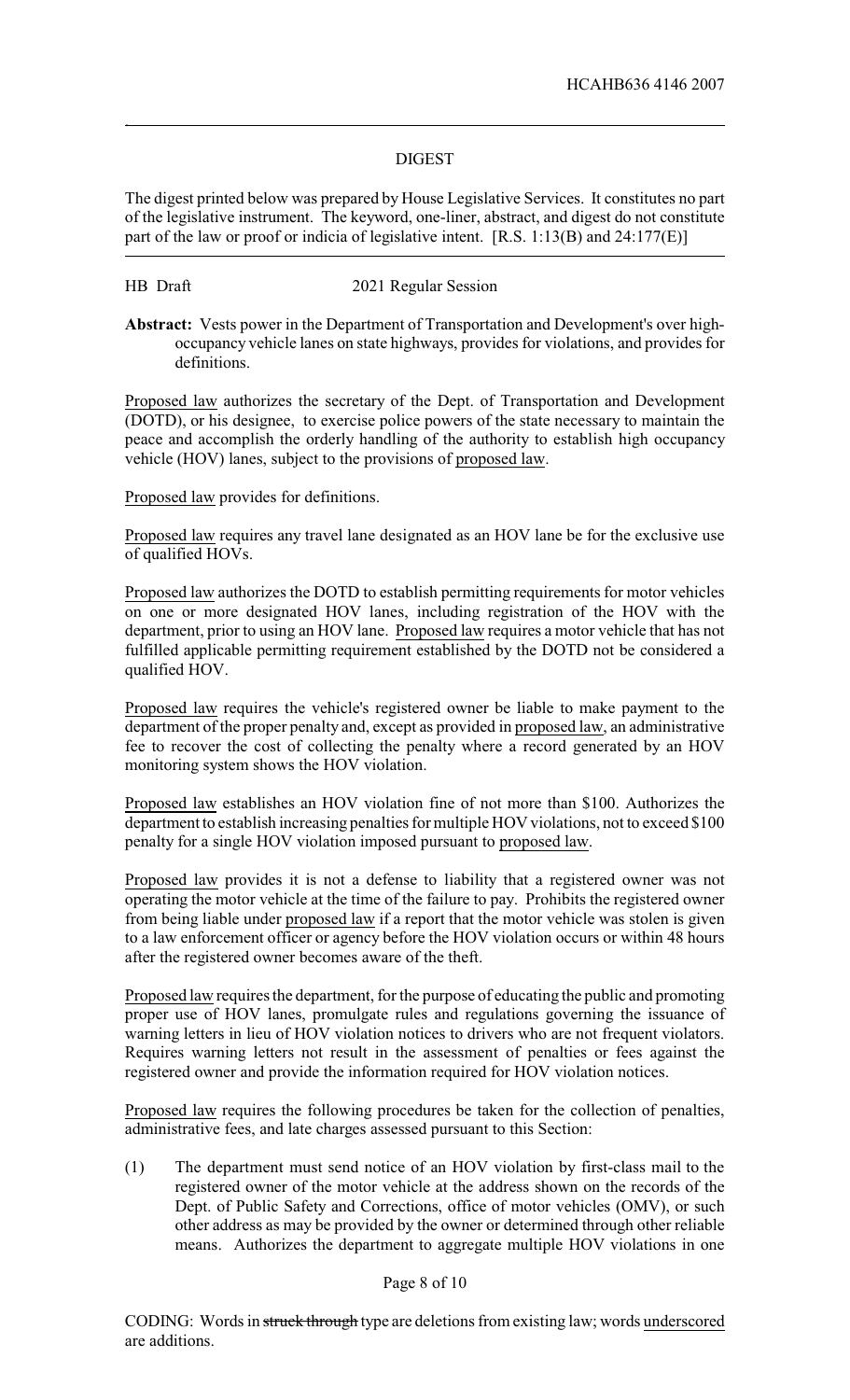HOV violation notice. Specifies that a manual or automatic record of the mailing prepared in the ordinary course of business of the department is prima facie evidence of the mailing of the notice.

- (2) The HOV violation notice must include the name and address of the person alleged to be liable for the HOV violation, the amount to be paid, identifying information for the motor vehicle involved, the date and the approximate time of the HOV violation, the administrative fees due, an electronic mail address and physical or post office box mailing address to which an appeal may be sent, and any other information as the department may deem appropriate.
- (3) The violation notice must include a warning that the registered owner has to pay the penalty and administrative fees specified in the notice or appeal the HOV violation by making a request for a hearing to the department within 30 days after issuance and describe the means and content of the response for payment or appeal. Requires the HOV violation notice also include a statement notifying the registered owner that he may waive his right to a hearing by notifying the department that he is waiving this right and appealing the HOV violation by request for a written disposition. Specifies that the failure of the registered owner to appeal the violation in one of the manners provided and within the delays allowed will be deemed to be an admission of liability and a waiver of available defenses.
- (4) The registered owner may, without waiving judicial review, appeal an HOV violation by notifying the department in writing, by either regular mail or electronic mail, that he is waiving the right to a hearing and requesting a review and written disposition of the HOV violation from a department violation clerk by mail or electronic mail. Requires the appeal be signed and explain the basis for the appeal. Require the signed statement be accompanied by signed statements from witnesses, police officers, government officials, or other relevant parties or photographs, diagrams, maps, or other relevant documents submitted by the registered owner. Requires statements or materials sent to a violation clerk for review have attached to them the name, address, and electronic mail address of the registered owner as well as the number of the HOV violation notice and the date of the HOV violation. Specifies that the violation clerk must, within 60 days of receipt of such material, review the material and dismiss or uphold the HOV violation and notify the registered owner of the disposition by regular mail or electronic mail. Specifies that if the appeal by request for written disposition is denied, the violation clerk must explain the reasons for the determination. Authorizes the violation clerk to waive the administrative fee, in whole or in part, for good cause shown.
- (5) A registered owner issued an HOV violation notice can make a written statement for an appeal hearing before an agent designated by the department. Requires the violation clerk, within 30 days of receipt of a request for an appeal, notify the registered owner in writing by first-class mail of the date, time, and place of the hearing. Specifies the hearing is informal, may be conducted by phone, the rules of evidence will not apply, the Administrative Procedure Act will not apply, and the decision of the agent will be final, subject to judicial review. Provides for notice and requires each written appeal decision contain a statement of reasons for the decision, including a determination of each issue of fact necessary to the decision. Specifies that failure to appear at the date, time, and place specified on the hearing notice will automatically result in denial of the appeal.
- (6) The electronic mail sent by the registered owner to the address provided in the HOV violation notice will be presumptive evidence of the receipt by the department. Specifies that electronic mail sent by the department to the address provided by the registered owner will be presumptive evidence of receipt by the registered owner.

Proposed law authorizes the department to impose charges and sanctions as follows:

(1) A registered owner who fails to submit payment or otherwise respond to an HOV violation notice as provided in proposed law within 30 calendar days after the date of the issuance of the HOV violation notice may incur a late charge to cover additional costs of collecting the penalty.